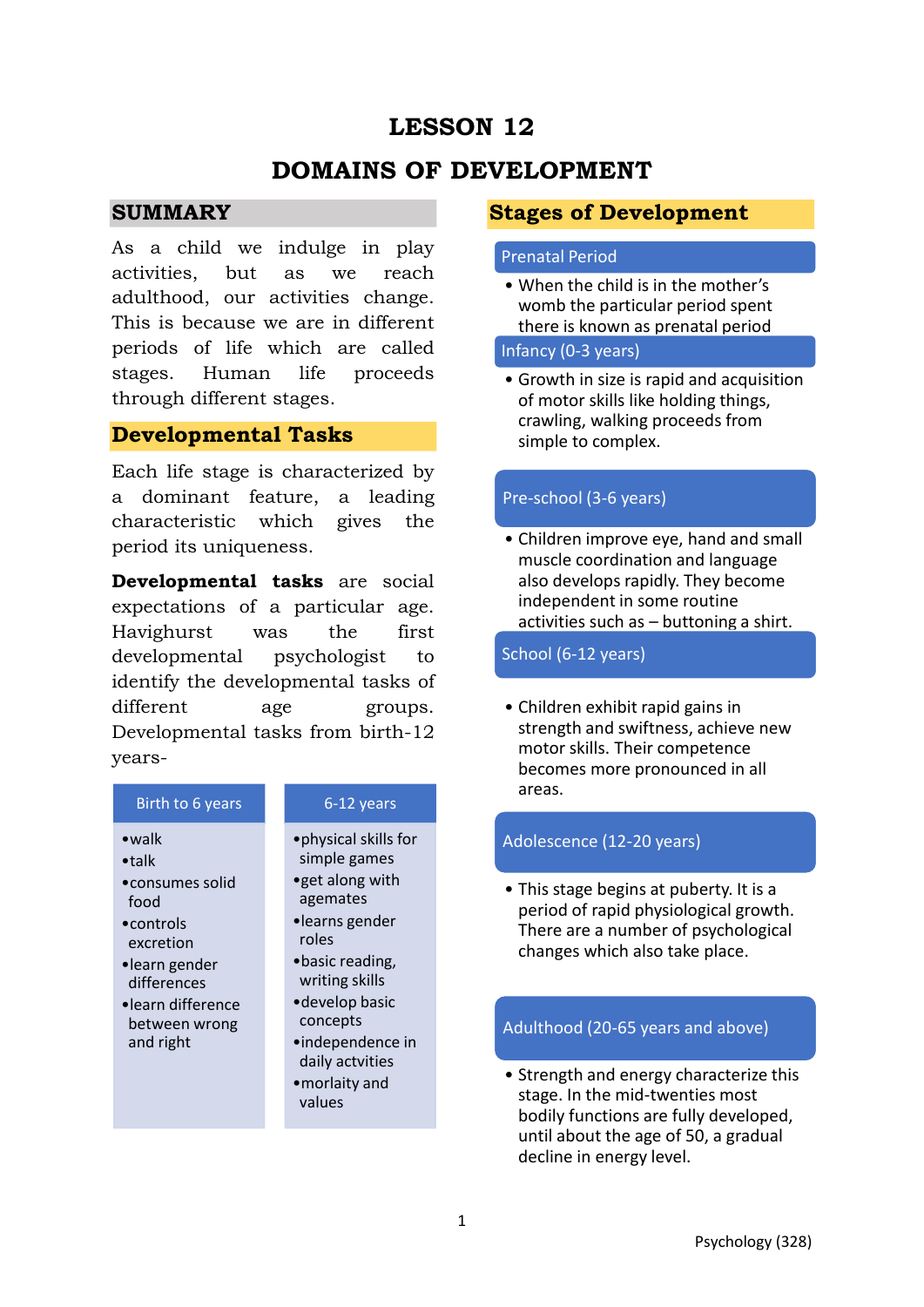# **Aspects or Areas of Development**

At each stage, development takes place in various areas or domain simultaneously. Development in the respective areas during different stages is discussed under the following aspects:

**Physical development** - it is about the physique. E.g. – height, weight.

Babies grow very rapidly in size during their first three years (**Infancy**). Even the proportions of their bodies change markedly.

During the **preschool** years children's height no longer increases as rapidly as during infancy.

School children (**Middle childhood**) between the age of 6 to 12 look very different from their preschool brothers and sisters. They are much taller and thinner.

**Adolescence** is that stage of rapid physiological growth when reproductive functions and primary sex organs mature, and when the secondary sex characteristics appear.

Strength and energy are at its peak during the age range 20-50 years (**adulthood**) and declines from this peak are so gradual that they are hardly noticed.

After the age of 65, **old age** sets in and it is marked by physical debilitation and loss of agility.

**Motor Development**–it is about the muscular development and coordination.

There is a definite order for acquiring motor skills, proceeding from the simple to the complex.

| Major milestones of motor development                                                                                                                                                                                                                                                                                 |
|-----------------------------------------------------------------------------------------------------------------------------------------------------------------------------------------------------------------------------------------------------------------------------------------------------------------------|
| • Head Control - 1 month<br>.Sitting without support - 7 months<br>.Rolling over - 5 months<br>• prewalking locomotion - 9-10 months<br>•Standing - 13-14 months<br>. Walking with help - 9-11 months<br>• walking alone - 15 months<br>$\bullet$ climb - 18 months<br>•Jump - 20 months<br>•Manipulation - 15 months |
|                                                                                                                                                                                                                                                                                                                       |

School children keep getting stronger, faster, and attain better coordination as they achieve new motor skills.

From young adulthood through the middle years, biological changes do take place but are so slow that they are hardly noticed till the age of 50 or 55.

**Cognitive Development** – it is about mental growth and intellectual development.

According to **Piaget**, the mind has structures called '**schema'**. It is an abstract representation of the original elements in an object.

**Schemata** (plural of schema) are intellectual structures that organize events as they are perceived by the organism into groups according to common characteristics.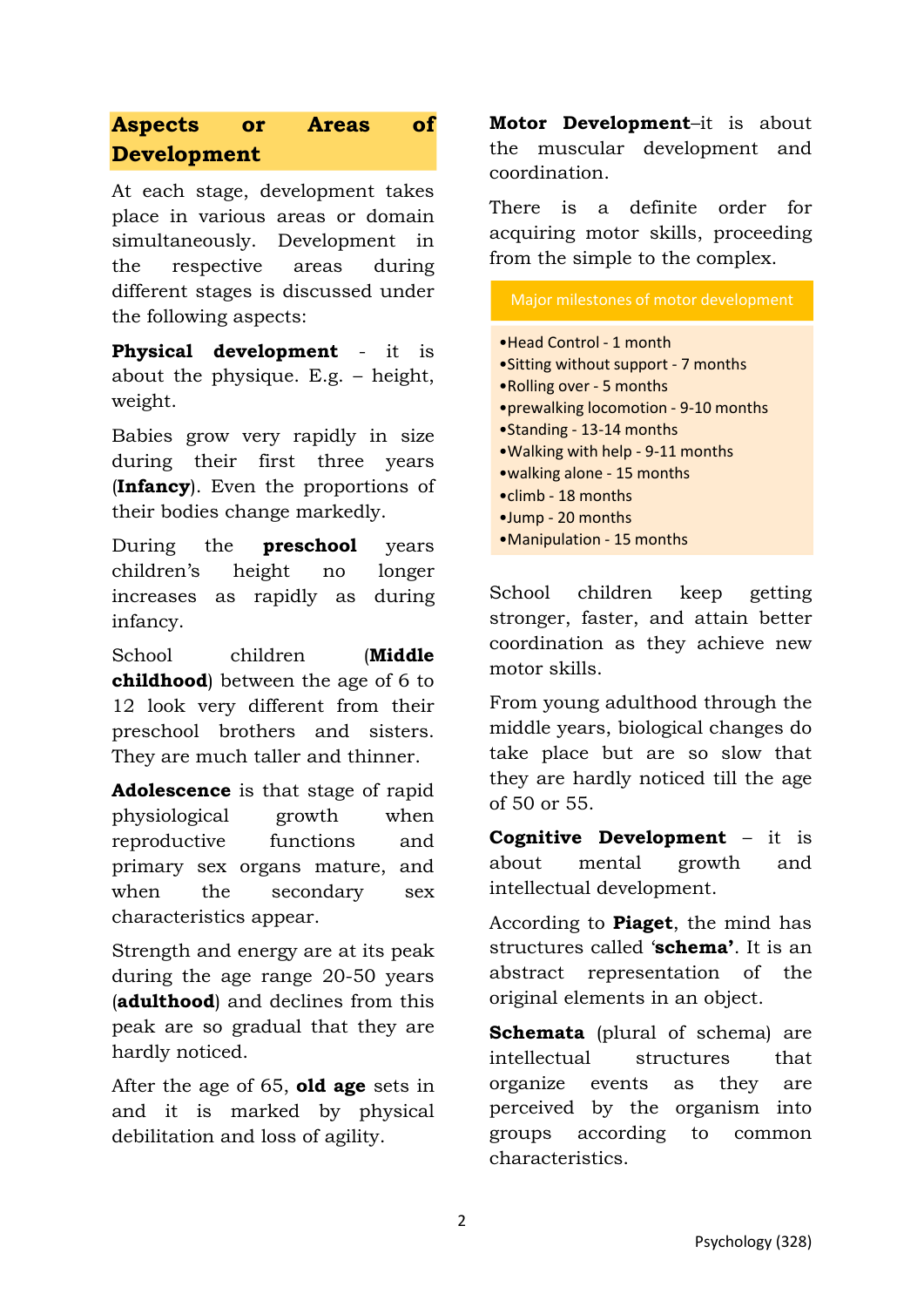Cognitive development is influenced throughout by two general principles:

- 1) **Organization** it involves the integration of all processes into one overall system.
- 2) **Adaptation** through adaptation children create new structures. It involves both-
	- **Assimilation** is the taking in of a new object, experience or concept into an existing set of schemata.
	- **Accommodation** The process by which children change their actions to manage new objects and situations is called accommodation.

The state of balance between assimilation and accommodation is called **equilibrium**.



**Moral Development** - Moral development deals with the development of ethics or ethical norms, values, the conscience and the ability to judge an act morally.

Piaget described two stages of moral development where children's conception of rules,

intentionality, punishment and justice move from rigid to flexible thinking. This change is a sign of cognitive development.

**Language development** – it is about the way children learn language, and the age at which they acquire different components of language.

| <b>Stages of Language Development</b> | age                  |
|---------------------------------------|----------------------|
| 1. Crying                             | <b>Birth</b>         |
| 2. Cooing                             | 6 weeks              |
| 3. Babbling                           | 6 months             |
| 4. Intonation patterns                | 8 months             |
| 5. One-word utterances                | 1 year               |
| 6. Two-words utterances               | 18 months            |
| 7. Inflectional words                 | 2 years              |
| 8. Negative and Interrogative         | $2\frac{1}{4}$ years |
| 9. Rare and complex constructions     | 5 years              |
| 10. Mature speech                     | 10 years             |

**Personality Development**–it deals with an individual's physique, temperament, traits, abilities, interests, etc., which represent him and give him a sense of identity.

According to Freud, personality structure has three parts-the **id**, the **ego** and the **superego**. In Freudian thought, the human organism goes through several different stages of psychosexual development.

| Period                                    | <b>Stages of</b><br>Psychosexual<br><b>Development</b> | <b>Personality Traits</b>                                                                                                |
|-------------------------------------------|--------------------------------------------------------|--------------------------------------------------------------------------------------------------------------------------|
| <b>Birth to onset</b><br>of I year        | ORAL STAGE                                             | Act of dependency<br>and aggressiveness:<br>finds instant<br>gratification                                               |
| I year to about<br>3 to 4 years           | <b>ANAL STAGE</b>                                      | Receive primary<br>pleasure; toilet<br>training is being<br>observed                                                     |
| 3 to 6 years                              | PHALLIC STAGE                                          | Instinctual attraction<br>for the opposite-sex<br>parent: Oedipus<br>complex and Electra<br>complex is being<br>observed |
| 6 to 12 stage<br>or the puberty.<br>stage | <b>LATENCY STAGE</b>                                   | Increased activity<br>with same sex peers                                                                                |

Freud assumed that the events of infancy and early childhood are